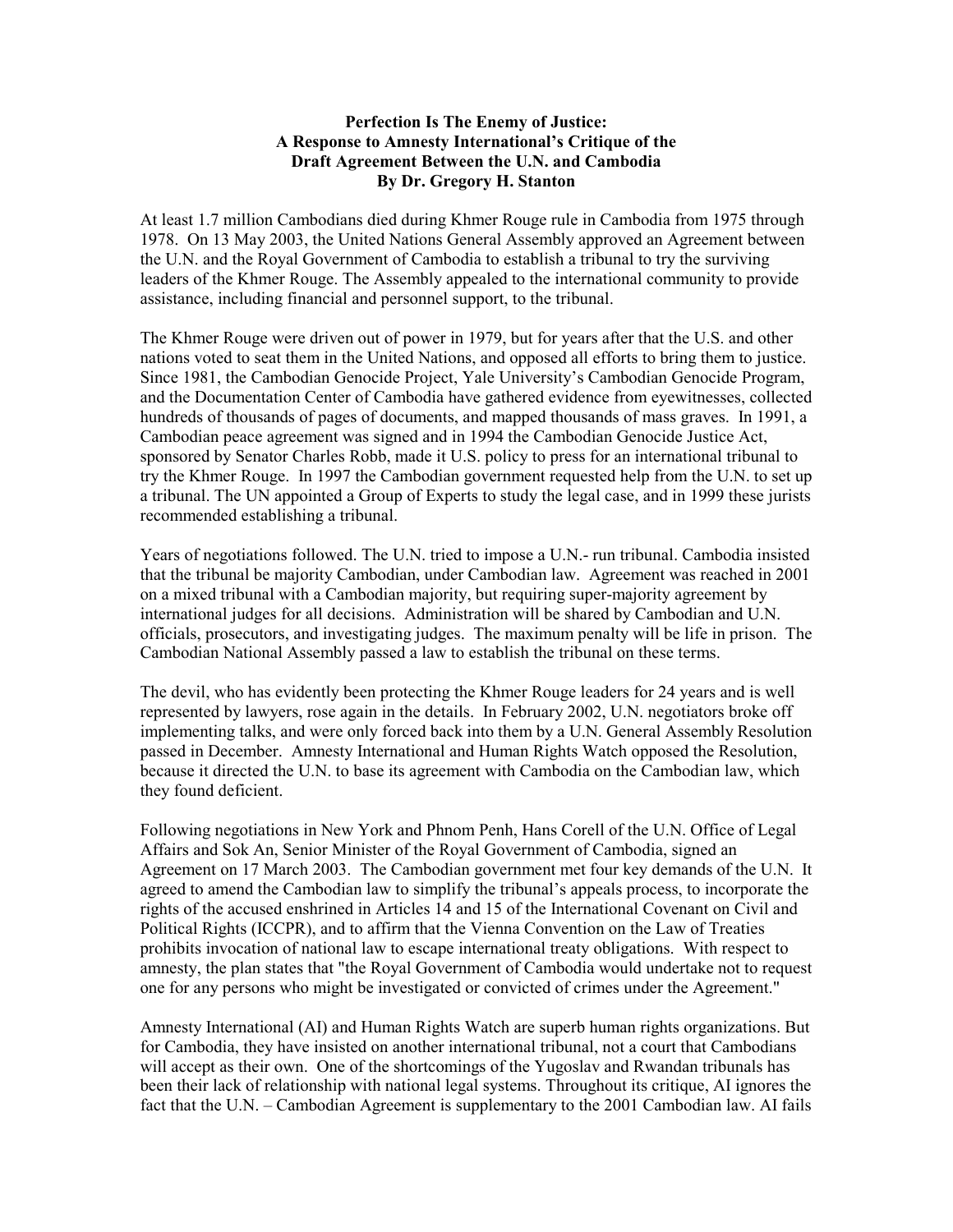to even append the text of the Cambodian law to its Report, which includes the Agreement and the Secretary-General's Report to the U.N. General Assembly.

AI complains that the Agreement does not mention Article 9 of the ICCPR, concerning arrest and speedy trial. But Cambodia is already bound as a party to the entire ICCPR, and repeats these rights in Article 35 of its tribunal law.

AI says that "the proposed mixture of Cambodian and international judges and complicated decision making process has no precedent in any domestic or international court," ignoring the Sierra Leone tribunal and courts in East Timor and Kosovo, which are also mixed courts.

AI says that "nothing in the Agreement prevents the accused from successfully claiming superior orders as a defense," ignoring Article 29 of the Cambodian law, which says, "The fact that a Suspect acted pursuant to an order of the Government of Democratic Kampuchea or of a superior shall not relieve the Suspect of individual criminal responsibility."

AI goes on to complain that there "is scant provision for victim and witness protection," ignoring Article 23 of the Agreement and Article 33 of the Cambodian law, which both say that the court "shall provide for the protection of victims and witnesses. Such protection measures shall include, but shall not be limited to, the conduct of in camera proceedings and the protection of the identity of a victim or witness." AI recommends that these "deficiencies" should be remedied by a subsequent document, a complete answer to its own criticism.

AI criticizes the Agreement because it does not include provisions for reparations, calling this a "major retreat from the Rome Statute," even though such provisions are not part of most common law systems of justice. The Cambodia tribunal will try only a few top leaders of the Khmer Rouge. Ten old men will not have the means to give restitution or compensation to 1.7 million victims. UN Trust Funds connected to tribunals have been notably unsuccessful at raising funds for such purposes. AI wants "rehabilitation, satisfaction, and guarantees of non-repetition" as well. Surely the only satisfaction and guarantees of non-repetition of mass murder that the tribunal can offer are trial and punishment of the perpetrators.

Finally, AI expects the tribunal to help rebuild the entire Cambodian system of justice. By setting an example of fair trials in a well-managed court, it will do so. It is also a reason for making the tribunal a special part of the Cambodian court system and locating it in Phnom Penh. But to reject the Agreement because the court cannot do everything is equivalent to saying that because all law-breakers cannot be captured and tried, none should be.

This all-or-none approach to justice for Cambodia has been characteristic of some human rights groups from the beginning. In 1981, when I asked the International Commission of Jurists to undertake investigations of the atrocities of the Khmer Rouge, the Chairman of the Board refused with the reason that if they could not investigate violations by the Vietnamese-backed government that drove the Khmer Rouge from power, they would not investigate the Khmer Rouge mass murders. All-or-none standards are self-defeating. Perfection is the enemy of justice.

The Cambodian people have waited 24 years for justice. AI's Report recommends yet more negotiations. The surviving Khmer Rouge leaders are old men, living in comfortable retirement. The Cambodian National Assembly should now approve the U.N. – Cambodian Agreement to bring them to trial.